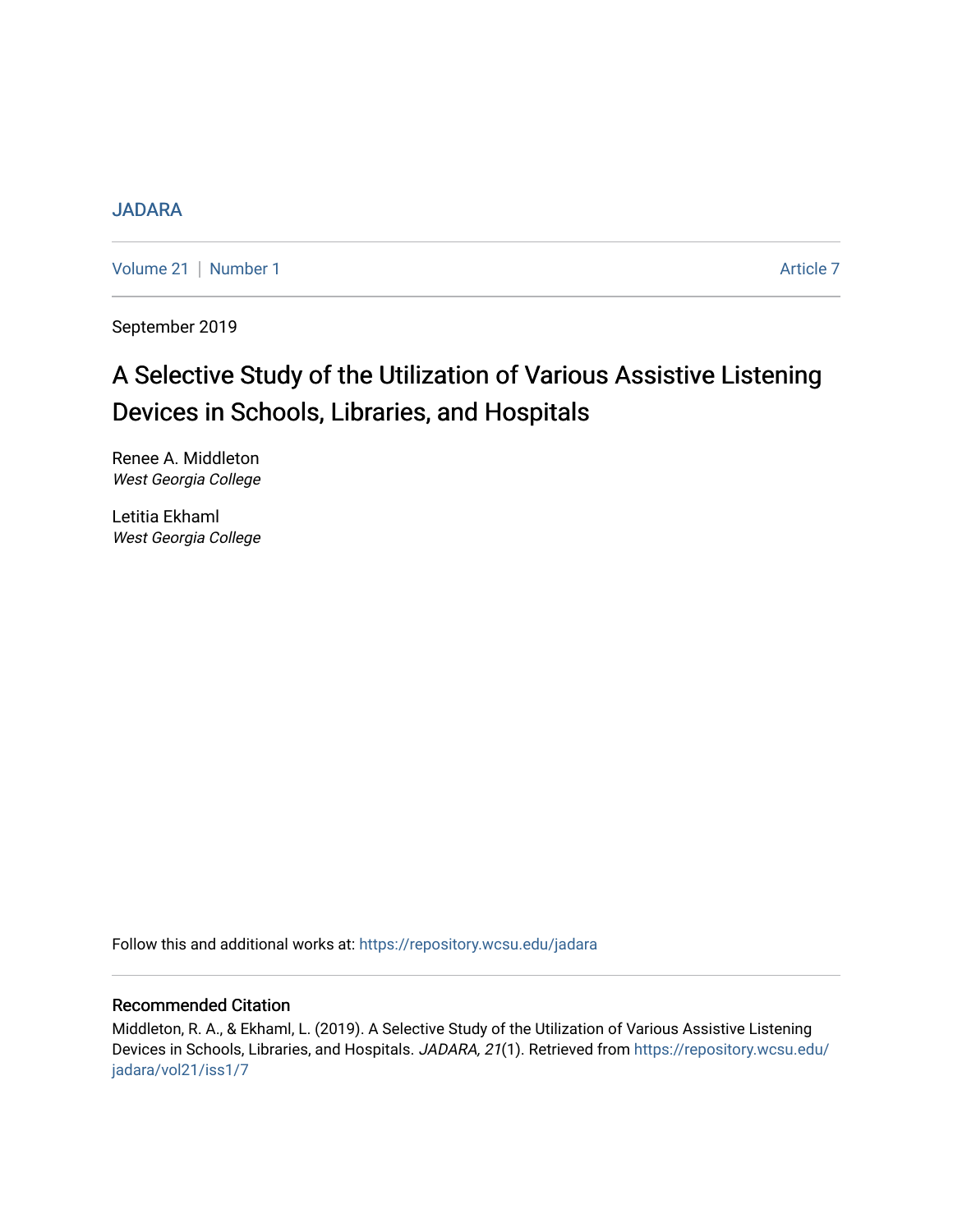#### Renee A. Middleton and Letitia EkhamI West Georgia College Carrollton, GA

Current citizen groups, action committees, and government legislatures who focus on equal opportunities and services for the handicapped have led to the widespread use of assistive lis tening devices in various public and private in stitutions.

The National Association for Hearing and Speech Action listed in its 1983 published direc tory 399 schools, libraries, hospitals/homes, churches, theaters, and museums utilizing vari ous assistive listening devices.

Virtually all assistive listening devices use microphones that are designed to be worn or held by the principal speaker in a fixed position. Because the microphone is in a fixed position, a relatively constant distance is maintained be tween the principal speaker's mouth and the microphone, which provides a controlled sound pressure level to the listener's ear. Because of this, the acoustic signal is less affected by dis tance, environmental noise, and other interfer ing factors.

Assistive listening devices utilized in special or regular educational classrooms are referred to as auditory trainers.

Three popular assistive listening devices, i.e., auditory trainers, are:

- 1. Audio loop. A popular term used for in duction loop systems. It transmits signals through wires around the room, usually in the ceiling or on the floor under the carpet, to the T-switch (telephone) circuit in the listener's hearing aid or through a hand-held wand receiver.
- 2. Freefield FM system. A radio frequency auditory training unit which picks up the principal speaker's voice and transmits it to the individual's receiver unit through small earphones or personal hearing aids.
- 3. Infrared system. Consisting of invisible light, infrared emitters are mounted in a designated room and the individual

receiver's unit picks up the speaker's voice. The signal can be cancelled out by light.

Several questions were asked at the outset of this study. Which type of assistive listening devices are being used in schools, libraries, and hospitals? Who uses them? Where and how are assistive listening devices being used? What are the characteristics and advan tages and disadvantages of the various assis tive listening devices in these institutions? What kinds of problems are associated with the use of these devices? Which device(s) would be recommended for purchase by the users? The purpose of this study was to de termine the answers to these questions.

#### METHOD

A survey questionnaire was designed and distributed to 83 institutions (60 schools, 15 hospitals, and 8 libraries) listed in the Direc tory of Assistive Listening Devices (1983) pre pared by the National Association for Hearing and Speech Action (NAHSA). This listing in cludes those listed in the updated supple ments put out by NAHSA. Even as this arti cle was being written, a newer directory was being published and made available to the public.

The written questionnaire consisted of 14 fixed-altemative and open-end items which was sent in early November 1985. There were 56 returns, a response rate of 67%. Out of these 56 returns, five were eliminated from the data anlaysis. These five indicated that they were not using any type of assistive listening devices, even though their institu tions were cited in the directory.

A detailed listing of those who responded to the questionnaire may be found in Appen dix A. The respondents included in the study were 42 schools, 4 hospitals, and 5 libraries.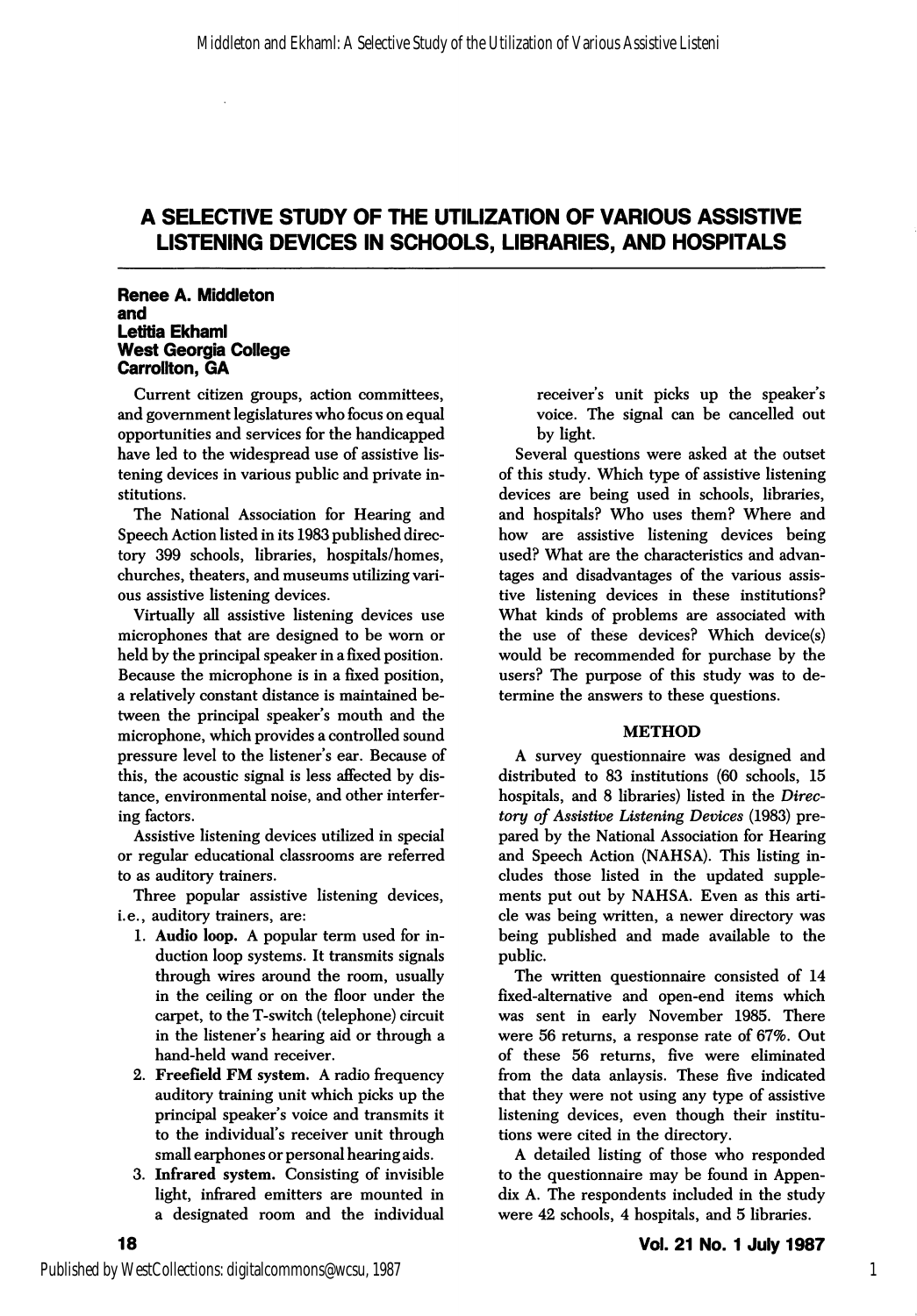#### **RESULTS**

#### Type of Assistive Listening Device Used in Each Setting

Asked which type of assistive listening device(s) they are using, the majority of the schools (37 or 88%) indicated they were using freefield FM systems. Of these, 43% reported utilizing Telex FM auditory training systems, another 43% reported utilizing Phonic Ear FM auditory training systems. Fourteen percent (14%) did not indicate the system(s) they were utilizing. Only 16% of the schools reported using audio loop systems, while only 12% used infrared sys tems. It should be noted that some of the res pondents used more than one system.

Eight libraries were on the list. Three re turned the questionnaire, however, stating they were not utilizing any type of assistive listening device. This cut the total number of respon dents down to five. Of these, 80% (four out of five libraries) returned their questionnaires. All of these respondents utilized audio loop sys tems, the majority of which were home-made. None of the libraries studied reported using freefield FM or infrared systems.

Of the fifteen hospitals listed, three returned their questionnaires indicating they were not using any type of assistive listening device. This cut the total number of possible respondents down to twelve. Of these twelve, five returned their questionnaires. From this group, 80% (four out of five) indicated they were utilizing audio loop systems, which were also home made. Only 25% of the hospitals reported using freefield FM systems and another 25% reported using infrared systems. Table 1 gives a quick overview of the type of assistive listening de vices used in schools, libraries, and hospitals.

| <b>TABLE 1</b>                                  |  |  |  |  |  |  |  |
|-------------------------------------------------|--|--|--|--|--|--|--|
| <b>Type of Assistive Listening Devices Used</b> |  |  |  |  |  |  |  |
| in Schools, Libraries, and Hospitals            |  |  |  |  |  |  |  |

| <b>Type of Devices</b> | Schools<br>$N = 42$ |        |          |    | Libraries Hospitals<br>$N = 5$ $N = 4$ |                    |
|------------------------|---------------------|--------|----------|----|----------------------------------------|--------------------|
|                        | F                   | %      | F        | o, | F                                      | %                  |
| Audio Loop             |                     |        |          |    |                                        | 7 16% 4 80% 4 100% |
| Freefield FM<br>System |                     | 37 88% | 0        | 0% | -1                                     | 25%                |
| <b>Infrared System</b> |                     | 5 12%  | $\bf{0}$ | 0% | 1                                      | 25%                |
| Other                  | з                   | 7%     | 0        | 0% | 1                                      | 25%                |

\*N = Total number of respondents °F = Frequency of responses

#### Where the Assistive Listening Devices Are Being Used

On the question, "In which location is the assistive listening device being used?", the majority of the schools indicated they were using them in classrooms (90% response rate) and auditoriums (52% response rate). All four hospitals studied indicated their assistive listen ing devices were being used in auditoriums, while three out of five libraries (a 60% response rate) said their devices were being used in pub lic meeting rooms. Other locations were men tioned. Refer to Table 2 for a more detailed list.

TABLE 2 Location of Assistive Listening Devices

| Location                                    |      | Schools<br>$N = 42$ | Libraries<br>$N = 5$ |     |                         | <b>Hospitals</b><br>$N = 4$ |  |
|---------------------------------------------|------|---------------------|----------------------|-----|-------------------------|-----------------------------|--|
|                                             | F    | %                   | F                    | %   | F                       | %                           |  |
| Classroom                                   | 38 - | 90%                 | 0                    | 0%  | 1                       | 25%                         |  |
| Library or                                  |      |                     |                      |     |                         |                             |  |
| Media Center 17 40%                         |      |                     | 0                    | 0%  | 0                       | 0%                          |  |
| Auditorium                                  |      | 22 52%              | 2                    | 40% | $\overline{\mathbf{4}}$ | 100%                        |  |
| Conference                                  |      |                     |                      |     |                         |                             |  |
| Room                                        | 7    | 16%                 | 0                    | 0%  | ı                       | 25%                         |  |
| Lounge                                      | з    | 7%                  | 0                    | 0%  | 1                       | 25%                         |  |
| Waiting Room/                               |      |                     |                      |     |                         |                             |  |
| Reception Area                              | 2    | 4%                  | 0                    | 0%  | 1                       | 25%                         |  |
| <b>Meeting Room</b>                         | 5.   | 12%                 | 3                    | 60% | 0                       | 0%                          |  |
| Others                                      | 1    | 2%                  | 0                    | 0%  | 4                       | 100%                        |  |
| (Chapel, dining room, treatment area, etc.) |      |                     |                      |     |                         |                             |  |

 ${}^{\circ}F$  = Frequency of responses

#### Characteristics of Assistive Listening Devices

Respondents were given a checklist of possi ble characteristics applicable to the particular assistive listening devices they were using. The results are reported in Table 3. Infrared systems appear to be the systems of choice in terms of durability, ease of operation, maintenance, and technical quality (fidelity). FM-systems are the choice systems where portability (mobility) is concerned.

#### Type of Audiences Using the Assistive Listening Device

The majority of the respondents in the schools said that their hearing-impaired stu dents and normally hearing teaching staff were the ones utilizing the assistive listening devices in their institutions. The majority of the respon dents from the hospitals indicated that their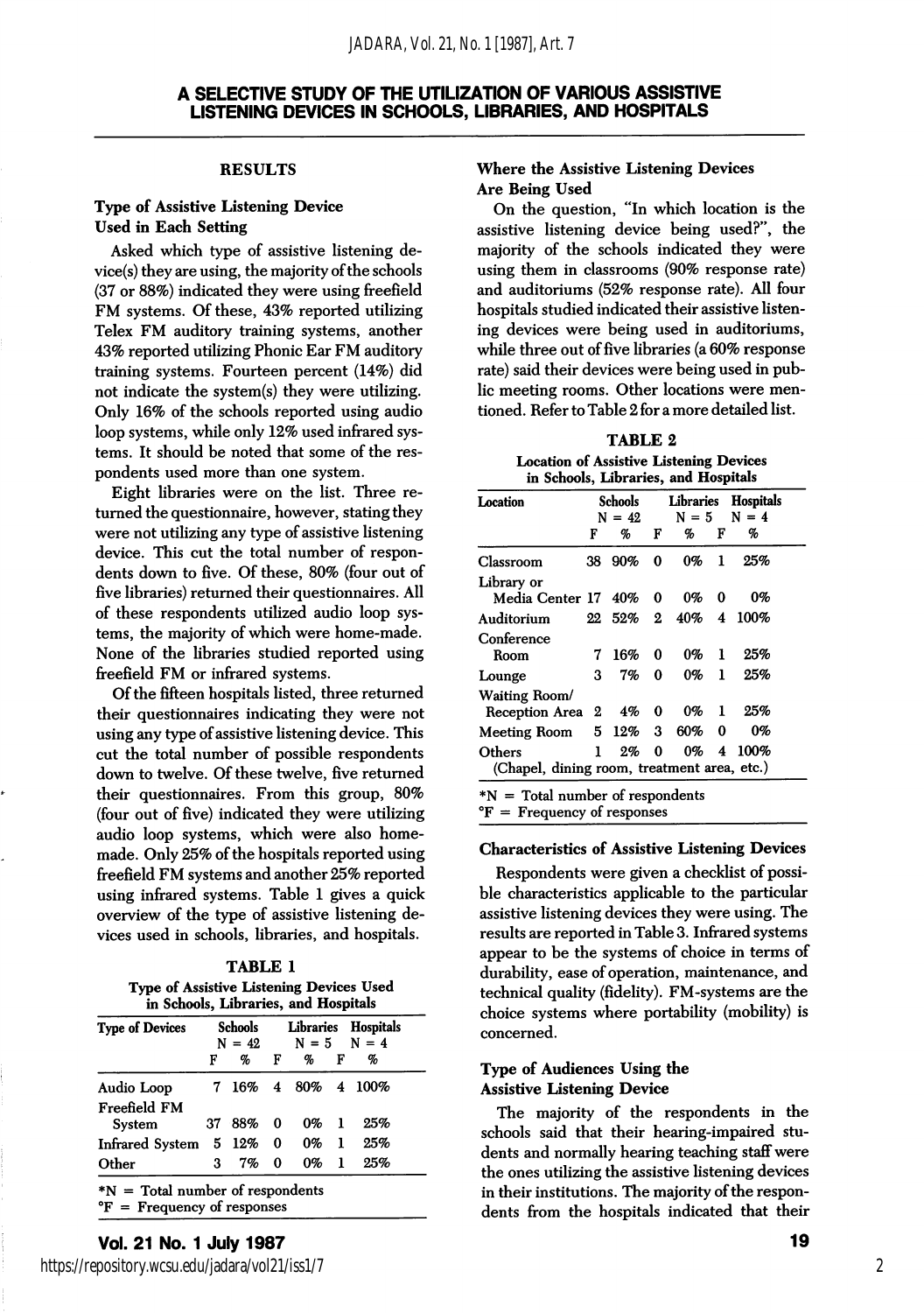| <b>TABLE 3</b>                                                 |
|----------------------------------------------------------------|
| <b>Positive Characteristics of Assistive Listening Devices</b> |
| Reported by Schools, Libraries, and Hospitals                  |

| <b>Characteristics</b>                     |      |      | Audio Loop Infrared FM System |  |  |
|--------------------------------------------|------|------|-------------------------------|--|--|
| Ease of installation                       | .50% | 50%  | N/A                           |  |  |
| Portability/mobility                       | 0%   | 0%   | 100%                          |  |  |
| Durability                                 | 67%  | 100% | 70%                           |  |  |
| Ease in Operation                          | 58%  | 100% | 70%                           |  |  |
| Ease in Maintenance                        | 58%  | 100% | 49%                           |  |  |
| Affordability                              | 33%  | 16%  | 16%                           |  |  |
| High Fidelity/<br><b>Technical Quality</b> | 0%   | 100% | 68%                           |  |  |
| Other                                      | ΝR   | NR   | NR                            |  |  |

Note: Scores can be interpreted as follows:  $0.50\% =$  poor, 50-65% = fair, 65-70% = good,  $70-100\%$  = excellent.

hearing-impaired patients were the ones availing themselves of the assistive listening devices while two hospitals (half of the respondents) re ported that their normally hearing administra tive staff members were using the devices in order to demonstrate to hearing-impaired pa tients application possibilities in their homes and communities. Four out of five libraries studied indicated that their hearing impaired patrons were the ones utilizing their devices. They did not cite any normally hearing individuals as users of the devices for their personal needs.

A complete breakdown of hearing-impaired and/or normally hearing users can be found in Table 4.

#### TABLE 4

Type of Audience Using the Assistive Listening Devices in Schools, Libraries, and Hospitals

|                                                                       | Schools<br>$N = 42$ |     | Libraries<br>$N = 5$ |     | <b>Hospitals</b><br>$N = 4$ |     |
|-----------------------------------------------------------------------|---------------------|-----|----------------------|-----|-----------------------------|-----|
|                                                                       | F                   | %   | F                    | %   | F                           | %   |
| A. Hearing Impaired Individuals                                       |                     |     |                      |     |                             |     |
| Administrative Staff                                                  | 8                   | 19% | -0                   | 0%  | 0                           | 0%  |
| Teaching Staff                                                        | 15                  | 36% | 0                    | 0%  | 0                           | 0%  |
| Clerical Staff                                                        | 5                   | 12% | 0                    | 0%  | 0                           | 0%  |
| Students                                                              | 25                  | 60% | 0                    | 0%  | 2                           | 50% |
| Clients/Patients                                                      | 6                   | 14% | 1                    | 20% | 3                           | 75% |
| Other                                                                 | 4                   | 10% | -4                   | 80% | 1                           | 25% |
| <b>B.</b> Normal Hearing Individuals                                  |                     |     |                      |     |                             |     |
| Administrative Staff                                                  | 6                   | 14% | 0                    | 0%  | 2                           | 50% |
| <b>Teaching Staff</b>                                                 | 23                  | 55% | 0                    | 0%  | 0                           | 0%  |
| Clerical Staff                                                        | 4                   | 10% | 0                    | 0%  | 0                           | 0%  |
| Students                                                              | 6                   | 14% | 0                    | 0%  | 0                           | 0%  |
| <b>Clients/Patients</b>                                               | ı                   | 2%  | 0                    | 0%  | 1                           | 25% |
| Other                                                                 | 0                   | 0%  | 0                    | 0%  | 0                           | 0%  |
| $N =$ Number of respondents<br>${}^{\circ}$ F = Frequency of response |                     |     |                      |     |                             |     |

#### How the Assistive Listening Devices Are Being Used

Asked how the assistive listening devices are being used in their particular setting, the major ity of the schools (71%) said that they were used for instructional purposes in the classroom. Only 19% of the schools reported use of the systems for plays, musicals, lectures, movies, concerts, and commencement exercises in au ditoriums and 17% of the respondents from the schools reported use of the systems in speech therapy and auditory training. The majority of the libraries (88%) said their assistive listening devices were being used in public meeting rooms by hearing-impaired groups during meetings, lectures, workshops, and film pro grams. Respondents from hospitals gave varied answers. They indicated that the devices were used during devotions, special events, recre ation, informational meetings, and training programs.

#### Problems Encountered By Users

When respondents were asked what specific problems they experienced with their particular assistive listening device(s), problems encoun tered were minimal, on the whole (see Table 5). The majority of the respondents (94%) said they would recommend the purchase of the specific assistive listening device(s) they were using. A detailed view of the specific problems and par ticular systems utilized by schools, libraries , and hospitals are reported as follows:

Schools: The schools were the only ones re porting the use of FM-Systems as indicated in Table 5. As was mentioned earlier, problems reported were minimal. Seventeen percent (17%) of these schools responding utilized audio loop systems. Of these, 43% indicated they had problems with cross-talk between rooms and 29% reported having problems because of limited mobility. Fourteen percent (14%) reported problems with marketing their system for the greatest number of users, maintenance of equipment, problems with abuse or vandalism, and poor acoustical performance. Twelve per cent (12%) of the schools utilized infrared sys tems. Minimal problems were reported.

Libraries: All five libraries studied utilized audio loop systems. The majority of them indi cated they were not experiencing any known problems with their systems. One library did indicate obtaining poor acoustical performance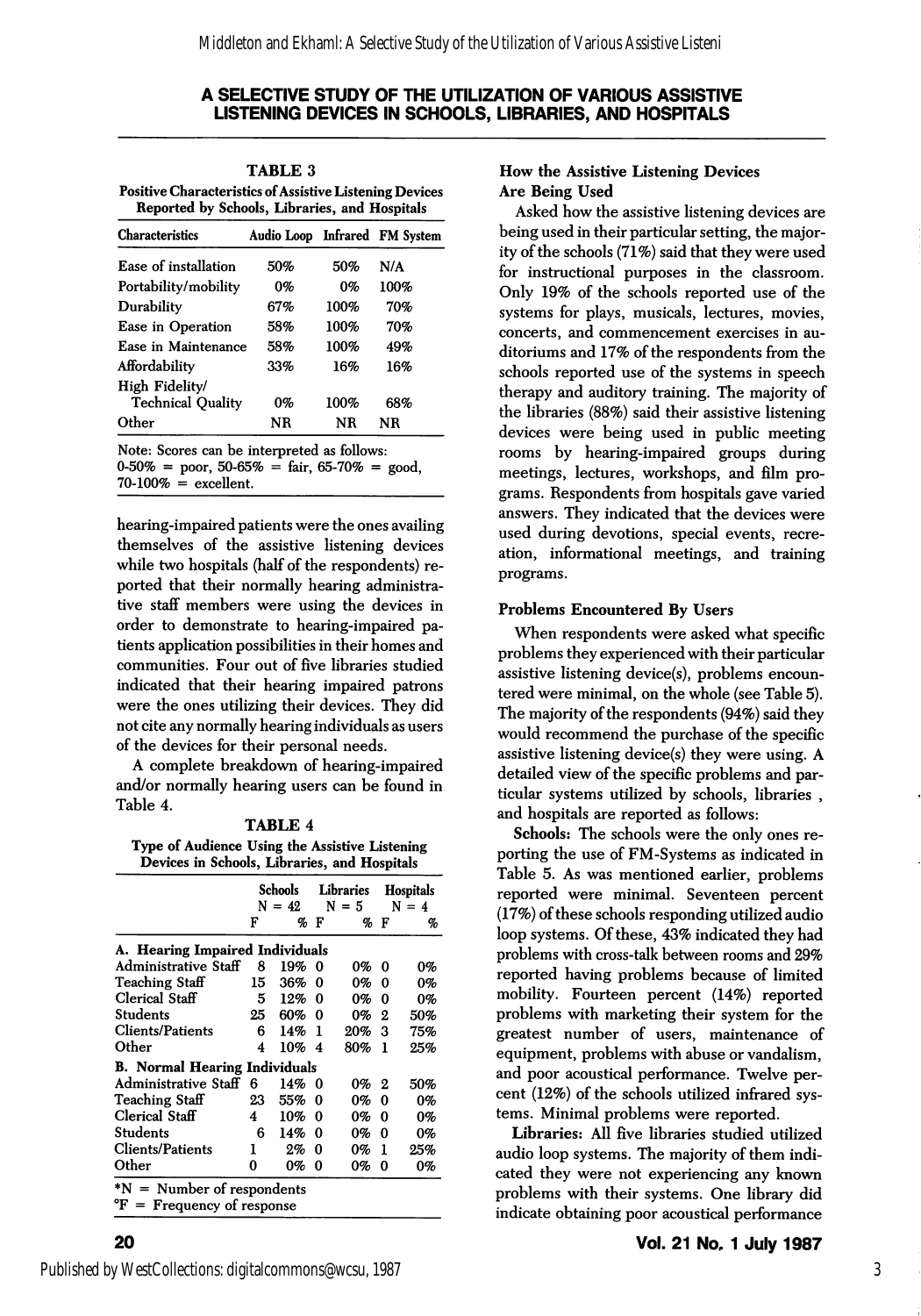from the system. However, it should be noted that the system was reported to have been "rigged up" by the library technicians with the assistance of a nearby university.

Hospitals: Eighty percent (80%) indicated they were utilizing audio loop systems. Fifty percent (50%) indicated they had problems with training individuals to use the systems and with matching the loop system with an individual's personal hearing aid (listed as other). Twentyfive percent indicated they were utilizing an infrared system to demonstrate various assistive listening devices to their hearing-impaired clients. The hospitals reported having no prob lems with their infrared systems.

#### TABLE 5

Problems Encountered with Assistive Listening Devices Used in Schools, Libraries, and Hospitals

| Problem                                     | AT. | IR  | FM° |
|---------------------------------------------|-----|-----|-----|
| Difficulty in installation                  | 0%  | 17% | 0%  |
| Difficulty in maintaining                   | 13% | 17% | 14% |
| Poor acoustical performance                 | 20% | 17% | 3%  |
| Cross-talk between rooms                    | 27% | 17% | 0%  |
| <b>Limited Mobility</b>                     | 27% | 0%  | 0%  |
| Daylight interference with<br>sound quality | 0%  | 17% | 0%  |
| Frequency of equipment<br>hreakdown         | 0%  | 17% | 19% |
| Training of users                           | 20% | 17% | 16% |
| Problems with abuse or<br>vandalism         | 0%  | 17% | 16% |
| Availability of indiduals to                |     |     |     |
| repair                                      | 0%  | 0%  | 11% |
| Other                                       | 13% | 17% | 05% |

\*AL (Audio Loops); IR (Infrared); FM (Freefield FM-Systems) "(Schools only)

#### Remedies for Problems

Infrared: When asked what was done to remedy the various problems encountered, the response was that in some cases, there was very little that could be done if the problem dealt with the basic characteristic, function, or nature of the equipment. Suggestions for avoiding problems were as follows:

- a. Carefully training equipment attendants to check for damage and abuse to equip ment.
- b. Putting shades on the windows to cut down on daylight interference with sound quality.
- c. Mentioning the system in press releases, public service announcements, and other personally prepared printed matter to promote wider use of the system.
- Audio-Loop: Respondents suggested:
- a. Avoid using audio-loops in adjacent rooms to cut down on cross-talk between rooms.
- b. Post signs strongly stating not to touch equipment and carefully locking doors to help eliminate problems of abuse and/or vandalism.
- c. Utilize FM equipment for specific appli cations where mobility becomes a prob lem, e.g., field-trips, playground, etc.
- d. Provide inservice training by a qualified representative or audiologist to train users of the equipment.
- e. Make efforts to obtain funds to "update" hearing aids of residents and/or students to enable them to make use of audio-loop systems.
- f. Encourage student participation in educating staff and parents about the sys tem, increase staffing positions and re quest additional monies for the purpose of maintenance and upkeep of the equip ment.

FM-Systems: Suggestions were as follows:

- a. Provide inservice training to staff, stu dents, and parents in the care and use of equipment (suggestions ranged from a one-time inservice to yearly to ongoing inservices).
- b. Train teachers to troubleshoot equip ment, maintaining a supply of spare parts (batteries, cords, receivers), referring problems to an audiologist, and maintain ing a service contract for handling problems when the breakdown of equipment occurs.

#### DISCUSSION

Infrared systems would appear to be the sys tem of choice in terms of durability, operational ease, ease in maintenance, and signal quality (see Table 3). These systems provide a signal quality that can be described as stereophonic. Infrared systems are being considered for school use for lectures, movies, plays, concerts, and other similar activities. In this study, those schools utilizing infrared systems used them for just that purpose. One hospital used the device for demonstration and awareness purposes for their hearing impaired clients. As this study

#### Vol. 21 No. 1 July 1987

4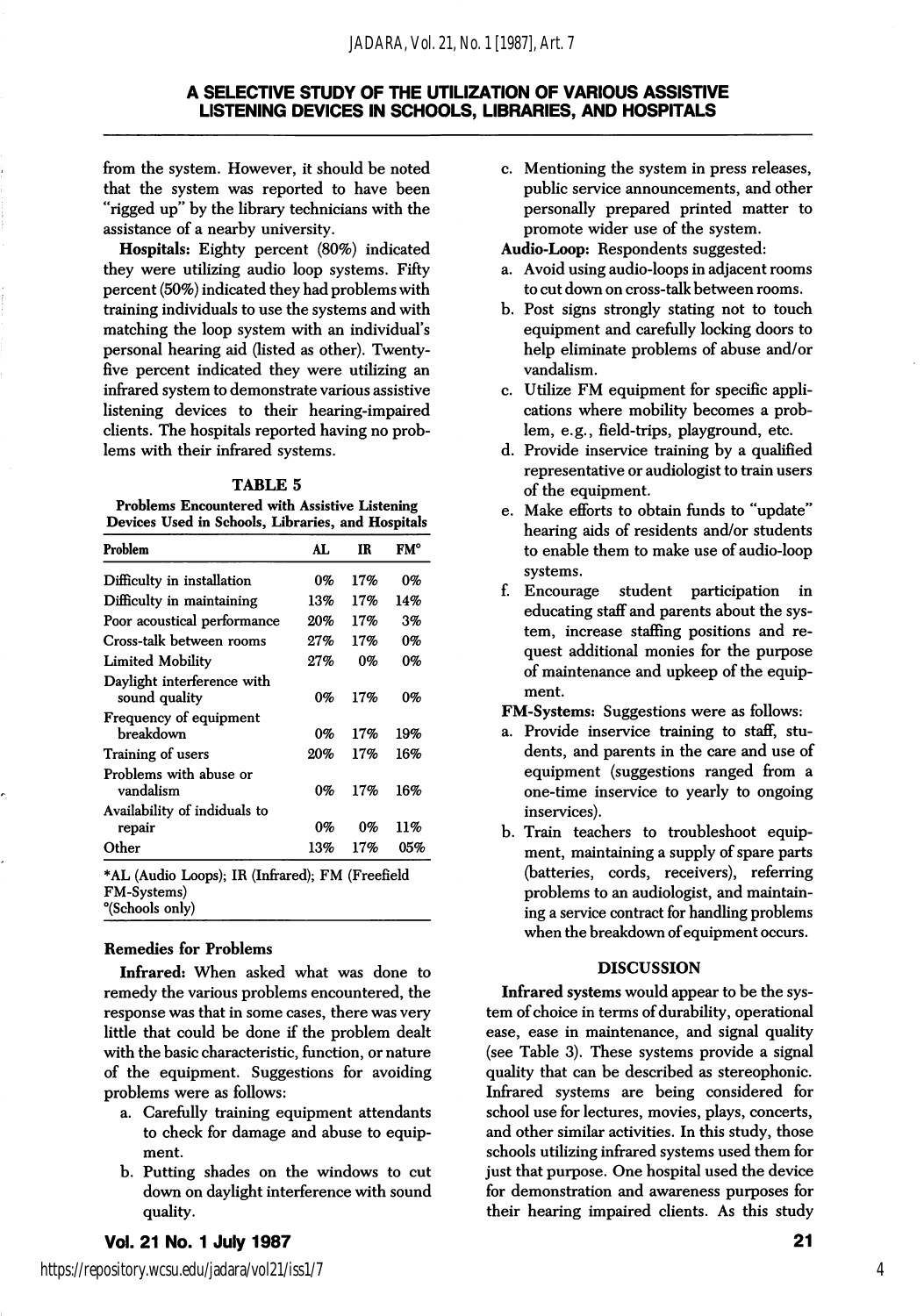indicates, these systems are not portable and are very expensive. For these reasons, this type of system has not been widely accepted for use in the education of hearing impaired students. The system should not be overlooked, however, for use with both normally hearing and hearing impaired individuals in public places such as civic centers, museums, lecture halls, audi toriums, theaters, etc., where mobility would not be a consideration and the quality of sound is of utmost importance. An infrared system would distribute an even stereophonic sound quality to all parts of the specified setting or environment to all listeners regardless of the particular seating arrangements. Hospitals should consider the wider use of infrared sys tems for the reasons reported above.

FM systems are the systems of choice in terms of portability and they require no special installation. They were also judged to be excellent systems in terms of durability and ease of operation (see Table 3). Only forty-nine percent (49%) of the respondents utilizing this device rated these systems as being easy to maintain. As these systems received an excellent rating of durability, maintenance problems are assumed to be due more to the students' and staff members' unfamiliarity in the operational use of the equipment. Maintenance problems are attri buted more to the limited knowledge on the part of the teachers and students in terms of the care and use of these systems rather than with problems with the equipment itself. Many of the respondents expressed the need for inservice training in the care and use of the FMsystems for staff, students, and parents.

It is clear from this study that the biggest problem with audio loop systems is the problem of high fidelity (see Table 3). According to Pollack (1980), when this quality is present, it is indica tive of an accurate or near accurate reproduction of the input signal. Low fidelity is characteristic of those systems which tend to distort the out put signal in relation to the input signal. Audio loop systems were reported as providing poor signal quality. Respondents in school systems also reported problems with cross-talk between rooms, i.e., the students often received the voices of teachers in the rooms adjacent to them. They also indicated that many times their hearing aids were not always compatible with the loop system because students' aids did not always have a T-switch. As this study indicates,

audio loop systems have almost been com pletely superseded in the schools for the educa tion of hearing impaired children by freefield FM systems.

In this study, only seven out of 42 schools reported using audio loop systems. Audio loop systems also lack the quality of being portable. This study did indicate, however, that hospitals and libraries in particular were placing great reliance on the use of these systems and they reported having no significant problems with their systems. The success of this system in other settings would seem to indicate that their loop systems have, for the most part, been prop erly designed and installed to match the compo nents of individual hearing aids. It is unlikely, however, that these systems will ever regain popular use as auditory training systems in the schools.

#### **SUMMARY**

The purpose of this survey was to determine which type of assistive listening devices were being used in schools, libraries, and hospitals. It examined who the users were, where the devices were being used, and how they were being used. The characteristics, advantages, disadvantages, and problems associated with the use of the various assistive listening devices were also studied. Forty-two schools, four hos pitals, and five libraries participated in the study.

The majority of the schools use freefield FM systems, while the majority of libraries and hos pitals utilize audio loop systems. The majority of the schools are using their assistive listening devices in the classrooms for instructional pur poses and in auditoriums for plays, musicals, concerts, and the like. Most of the libraries are using them in the public meeting rooms for meetings, workshops, and film programs. All the hospitals studied are using their devices in the auditoriums for special events, meetings, training programs, and the like.

The audio loop systems are described as being good in terms of durability, but fair in terms of operational ease and maintenance. In frared systems are thought to be excellent in terms of durability, fidelity, ease in operation, and maintenance. The FM systems are consi dered by the respondents to be the most mobile/portable, good in terms of durability, operational ease, and technical quality.

The majority of the respondents from the